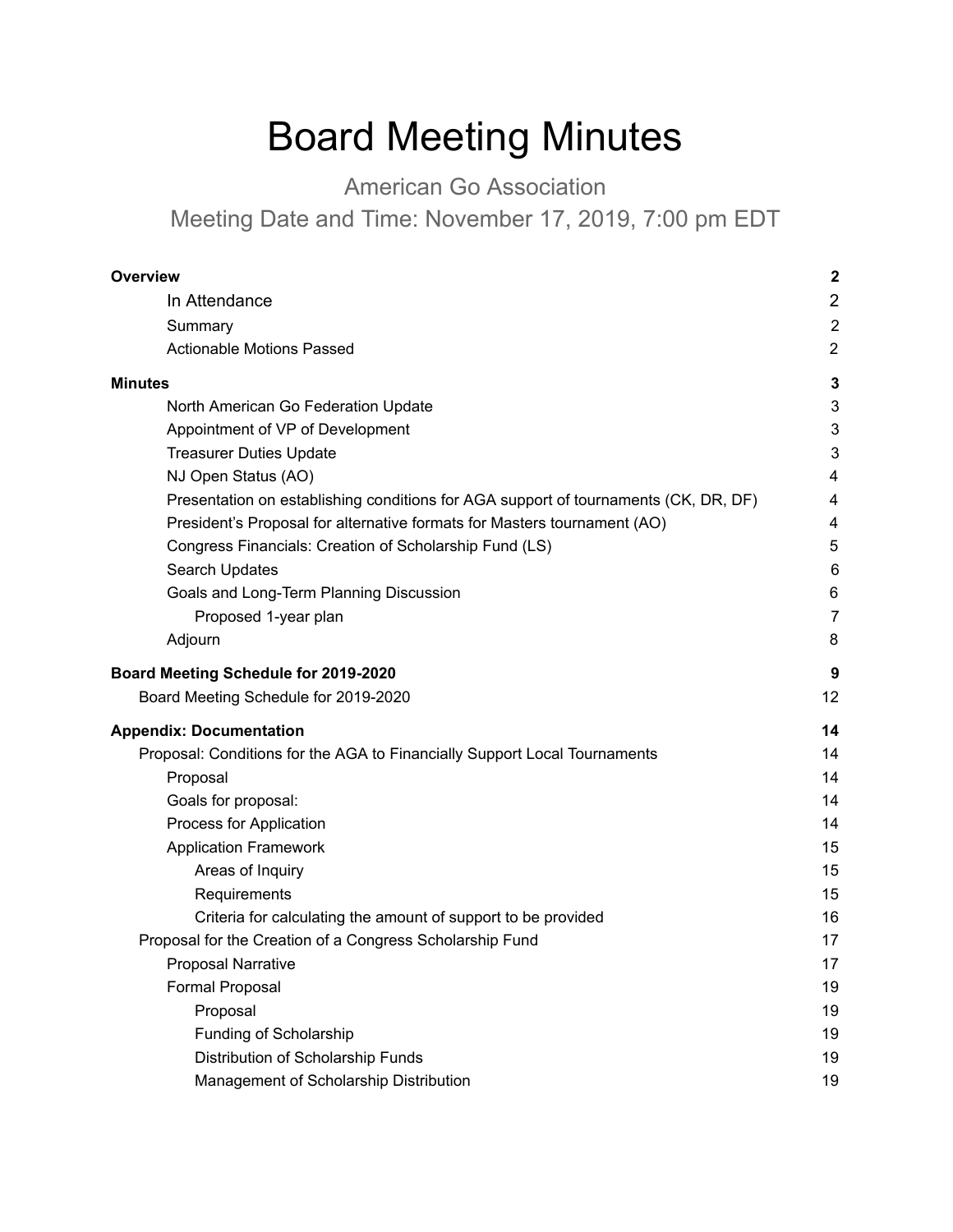### <span id="page-1-0"></span>**Overview**

#### <span id="page-1-1"></span>In Attendance

Lisa Scott (Chair, Central Region Rep) Devin Fraze (Central Region Rep) Chris Kirschner (Western Region Rep) Chris Saenz (Western Region Rep) Gurujeet Khalsa (Eastern Region Rep) Dan Ritter (Eastern Region Rep) Paul Celmer (At-Large Rep) Andy Okun (President) Andrew Jackson (Executive VP) Samantha Fede (Secretary)

#### <span id="page-1-2"></span>**Summary**

The AGA board of directors discussed several initiatives and their long-term priority of making go more mainstream. They passed motions to create a system for the AGA to provide limited financial support to develop/maintain tournaments, and established a scholarship fund to make US Go Congress more affordable. They also discussed implementing an improved format for the North American Masters Tournament, held at Go Congress each year, based on feedback from strong players. Andy Okun provided his President's Report, including an update on work towards a North American Go Federation, which the board approved.

#### <span id="page-1-3"></span>Actionable Motions Passed

- 1. The board moves to approve the creation of a North American Go Federation, pending final documentation
- 2. The board moves to approve this framework (see below) for the committee to implement a process that determines how the AGA provide a limited amount of financial support for the development and maintenance of tournaments.
- 3. The board moves to approve this proposal creating a Scholarship Fund. The concise proposal wording is as follows (with further information as relayed by the proposal): The AGA should create a Scholarship Fund for the US Go Congress, which would allow the AGA to make the event more appealing to folks in certain groups for whom price may be a limiting factor on their attending the US Go Congress.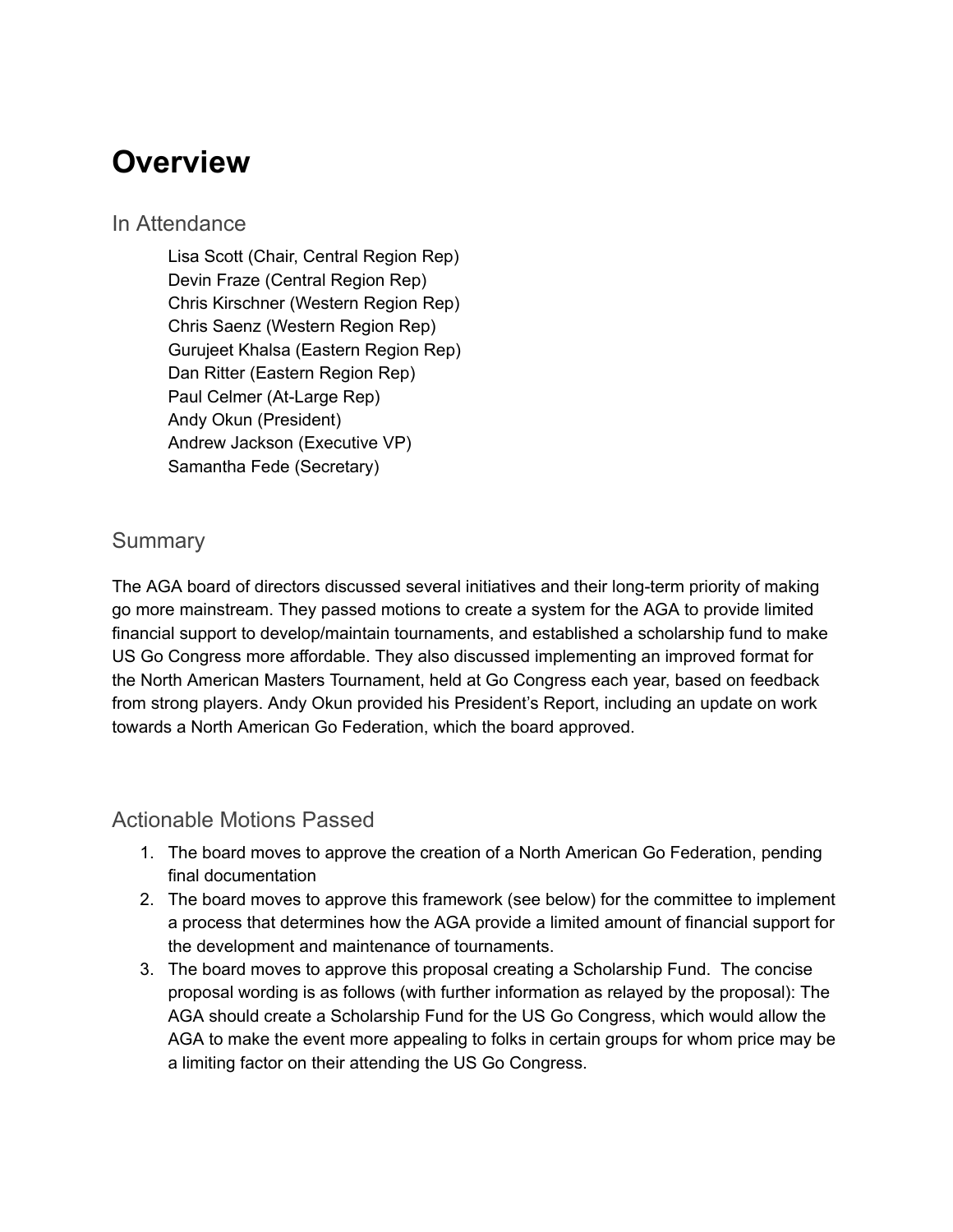### <span id="page-2-0"></span>**Minutes**

- 1. Call Meeting to Order (7:11 EDT)
- 2. Approval of Minutes ([September](https://www.usgo.org/boardminutes/aga-board-minutes-2019-09-08) minutes available here)
- 3. Gurjeet motioned, Paul seconded, unanimous, September minutes approved
- <span id="page-2-2"></span><span id="page-2-1"></span>4. President's Report
	- a. North American Go Federation Update
		- i. Update on this progress; documents are not yet ready although draft form is available.
		- **ii. Gurujeet moves to approve pending final documents, Devin seconds, approved unanimously.**
	- b. Appointment of VP of Development
		- i. Informal notice of Stephanie Yin serves as VP of Development (fundraising and sponsorships). Will give official, written notice after development of the job description in the coming weeks.
		- ii. Gurujeet: Will this just have an international scope [per Andy Okun's description of her anticipated work with China.
		- iii. Andy Okun: She's very hard working, and has already gotten some sponsors for Go in NY.
		- iv. Devin: What will be the term limit on this position?
		- v. Andy/Lisa: Two years.
	- c. Treasurer Duties Update
		- i. Danny Ko's term is up, so he's no longer doing this work. He's very busy and gave us ample notice. I can cover basic functions for a while but hopefully not forever.
		- ii. It's good for us to be aware of what is involved. He put in a lot of work, more hours than I anticipated, because it's to a high standard and includes entering each individual join/renew into our quickbooks account. I'm looking into seeing if we can instead auto-calculate it from the membership manager perspective.

<span id="page-2-3"></span>Chris K: It should be easy from a programming perspective. Andy O: I'm concerned from an auditor perspective, mostly, so I'd like to consult someone first.

iii. Plead to the board to find someone to be our treasurer and/or bookkeeper Devin: I think we should hire a bookkeeper. Lisa: We've started looking into it.

Andy: We may be required to have routine auditing, which may influence our CPA choice. But it depends on whether we think we're a charitable organization. Which, I don't think we are based on previous exchanges. But I'd like to have a CPA review our 9-90s before we submit them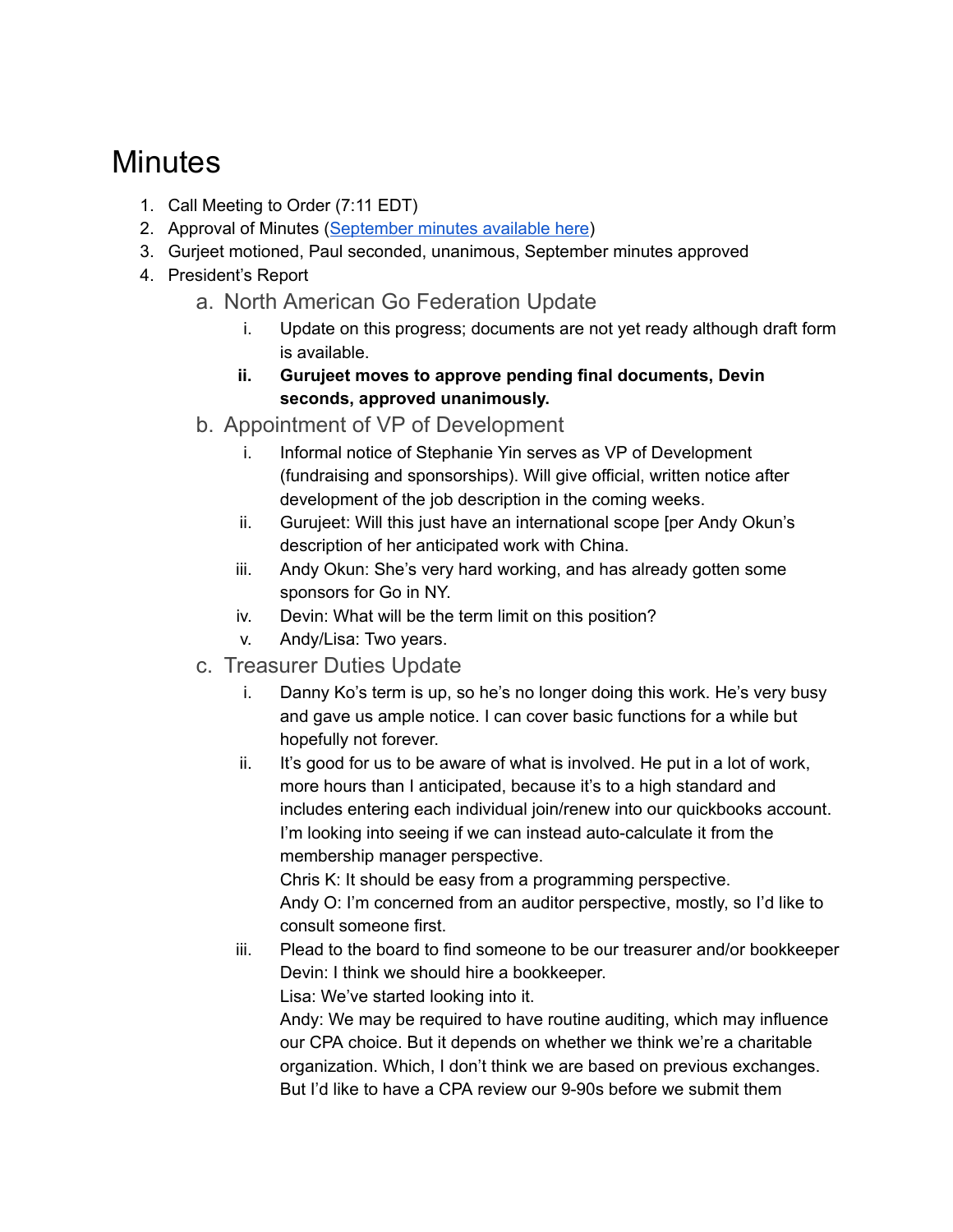- d. New Jersey Open: The planned organizer fell through, I've been unable to identify a new person as of yet, but I'm still working on it. I also have no updates regarding the Masters format.
	- i. Gurujeet: Does that mean that [Richard Mott] is not interested in running the NJ Open again?
	- ii. Andy: He's provided information but I think he was disheartened by the loss of a previous venue. I will reach out to him again.
	- iii. Devin: I have interviewed the previous organizers and I would like to take on the role as the organizer for the NJ Open.
	- iv. Andy: Okay, I'll reach out to you later.
- <span id="page-3-2"></span><span id="page-3-1"></span><span id="page-3-0"></span>5. Ongoing Business items from September 2019 Meeting
	- a. NJ Open Status (AO)
	- b. Presentation on establishing conditions for AGA support of tournaments (CK, DR, DF)
		- i. Presentation on establishing conditions for AGA support of tournaments 1. The proposal is available [below.](#page-10-1)
		- ii. **Chris K. moves to approve this framework (see below) for the committee to develop a process that determines how the AGA will provide a limited amount of financial support for the development and maintenance of major tournaments with the intent to begin program in quarter 1 2020 after final approval at Feb meeting. Devin seconds.**
		- iii. Chris K: We need to turn the items into specifics to develop an application form.
		- iv. Andy Okun: Briefly, I think it seems straightforward.
		- v. Lisa Scott: Is there a minimum-maximum range for this sort of application?
		- vi. Chris K: We have a maximum budget of \$5000, but the awards could range from \$100 for small tournaments, and we've discussed up to \$2000 for the NJ open.
		- vii. Dan: What we are most looking for is if we are missing anything major, so that we don't discover we missed something important when we flesh out the framework
		- viii. Paul: Is \$5000 sufficient for a year if we have big tournaments requesting \$2000?
		- ix. **Motion passes unanimously.**
	- c. President's Proposal for alternative formats for Masters
		- tournament (AO)
			- i. Andy: I have nothing more to add right now, we can work on this via email.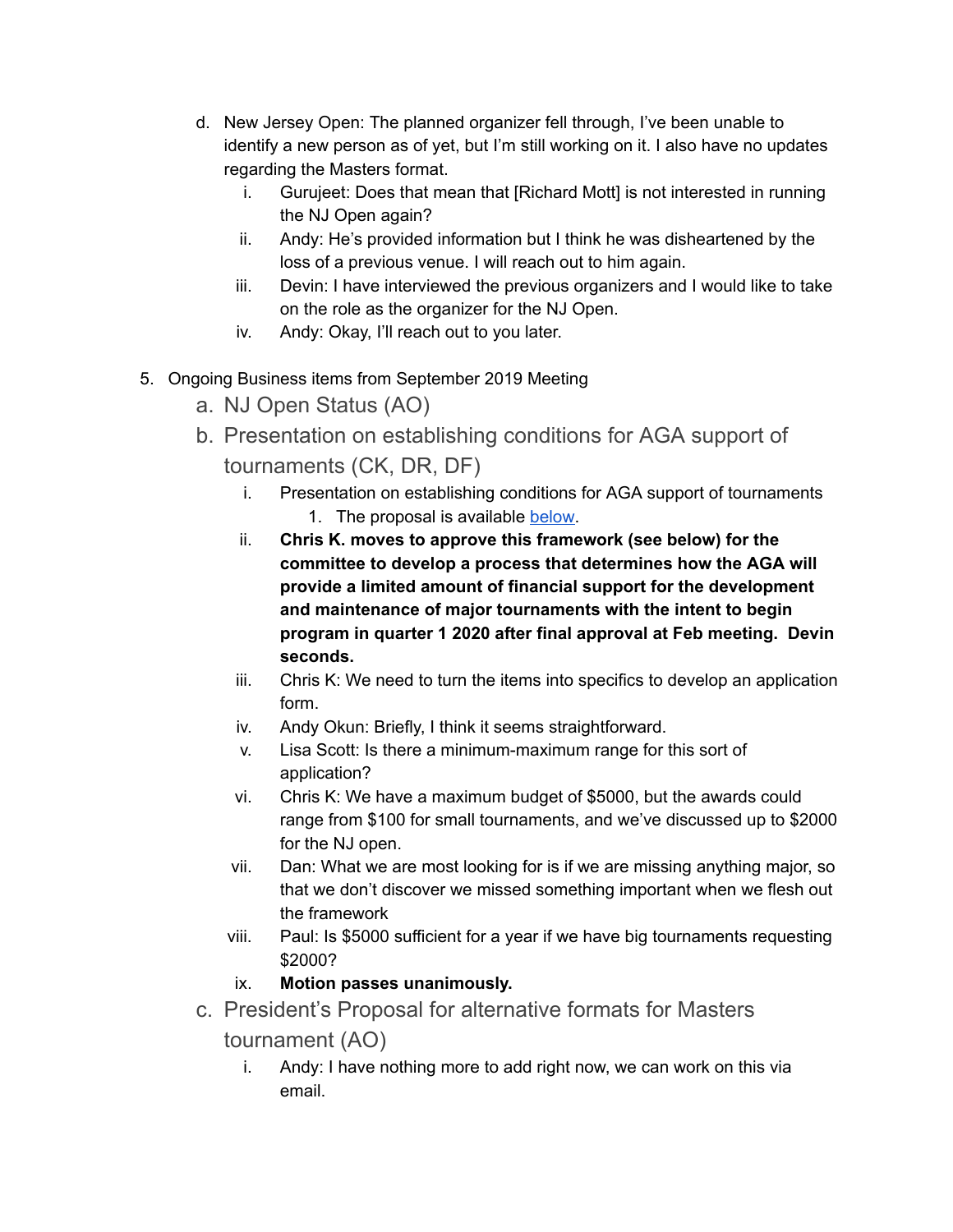- ii. Lisa: Anything for 2020 needs to be done sooner rather than later.
- <span id="page-4-0"></span>d. Congress Financials: Creation of Scholarship Fund (LS)
	- i. The proposal is available [below.](#page-13-0)
	- ii. Lisa: See also the appendix with more financial history details [not available in the minutes].
	- iii. Paul: Will this overlap with the AGF directive?
	- iv. Lisa: Potentially, but it's designed to catch those, for example, between 18-26 who aren't eligible for AGF supplements.
	- v. **Devin: I move to approve this proposal creating a Scholarship Fund, seconded by Gurujeet. The concise proposal wording is as follows (with further information as relayed by the proposal): The AGA should create a Scholarship Fund for the US Go Congress, which would allow the AGA to make the event more appealing to folks in certain groups for whom price may be a limiting factor on their attending the US Go Congress.**
	- vi. Gurujeet: How will this be administered?
	- vii. Lisa: We have a proposed temporary committee and then a permanent structure after the first few years.
	- viii. Chris K: Is this going to be a class based thing?
	- ix. Lisa: We won't do "means testing". But, the program is targeting 18-26 youth, teachers, maybe retired people etc.
	- x. Chris K: From an accounting perspective, how will this work? Will the AGA reimburse the Congress or…
	- xi. Lisa: We've focused mostly on dividing the surplus where after a certain profit threshold, the surplus will be divided to between the AGA, local organizer, and this fund.
	- xii. Chris K: How will this be applied going forward?
	- xiii. Lisa: For the first year, we'd set some amount, i.e., \$8000 and run it as a pilot program, see the interest.
	- xiv. Chris K: But what if we underestimate the number of claimants?
	- xv. Lisa: Our guess is based on demographics.
	- xvi. Chris K: 5% off won't help anyone.
	- xvii. Andy Okun: I think having to eat \$8000, or an equivalent amount, would be a loss we'd be willing to take.
	- xviii. Gurujeet: We could do a first-come first-serve basis.
	- xix. Chris K: That seems reasonable. We need more details before we can approve.
	- xx. Lisa: We don't have the timeline for that if we want it implemented before the next congress. The board needs to approve the general concepts, and then the committee can work on the details.
	- xxi. Devin: I agree, the board doesn't need to be involved in operational level things.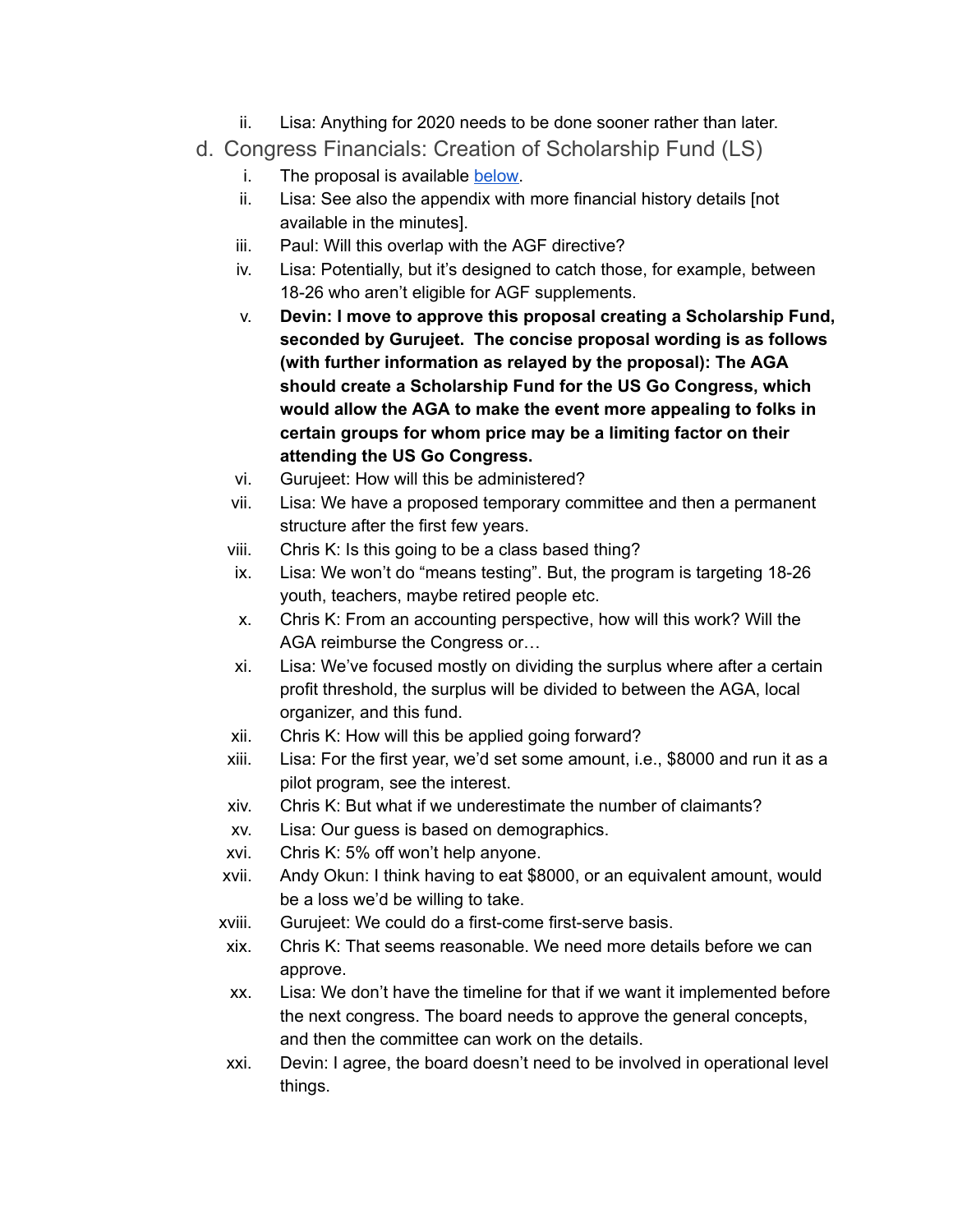- xxii. Gurujeet: I think there are two things here, the creation of the fund and the MOU itself.
- xxiii. Lisa: We'll be discussing congress next meeting. But, the MOU is more of an operating document that the Board will receive copies of.
- xxiv. Andy Okun: We could also break it down into group, but I'm fine with moving ahead with giving the committee discretion for the details
- xxv. Dan: I agree the committee should have discretion, maybe with the caveat of needing changes to the general budget approved.
- xxvi. Paul: Maybe we could just try to make Congress cheaper? I don't want to take surplus away from the hard working congress team.
- xxvii. Lisa: It's optional, they have to opt-in.
- xxviii. Chris K: And the congress doesn't incur a cost itself.
- xxix. Lisa: Correct, they pay a portion of their surplus forward. The current congress directors are in support of this.
- xxx. Chris K: I don't think opt-out is a good idea. It will sow seeds of discontent, if in a few years someone chooses not to opt-in.
- xxxi. Lisa: I think we can say, if you don't share your surplus, you don't get scholarship money.
- xxxii. Chris K: We shouldn't take it away from people.
- xxxiii. Devin: I think we should go with it as is, and deal with problems in the unlikely chance someone is more selfish with the funds.
- xxxiv. Paul: Why can't the AGA fund this?
- xxxv. Lisa: People are uncomfortable with congress directors keeping \$40,000 surpluses, and want to put it back into future congresses. But we need to allow some sort of cushion so that's why we need to allow for surpluses.
- xxxvi. **Chris K: I propose an amendment that makes this a permanent policy with no opt-outs. (no seconds)**
- xxxvii. **[Regarding the original motion] Ayes: Lisa, Gurjeet, Chris S, Devin, Dan Chris K: Abstain Paul: Nay Motion passed.**
- <span id="page-5-0"></span>e. Search Updates
	- **i. Chris K. moves to executive session to discuss personnel issues, Gurjeet seconds, enter executive session at 8:30 EDT.**
	- **ii. Executive session ends at 8:57 EDT** [Chris Saenz departs meeting]
- <span id="page-5-1"></span>6. Goals and Long-Term Planning Discussion
	- a. [The board brainstormed ideas ahead of the meeting in a google doc, not available in the minutes]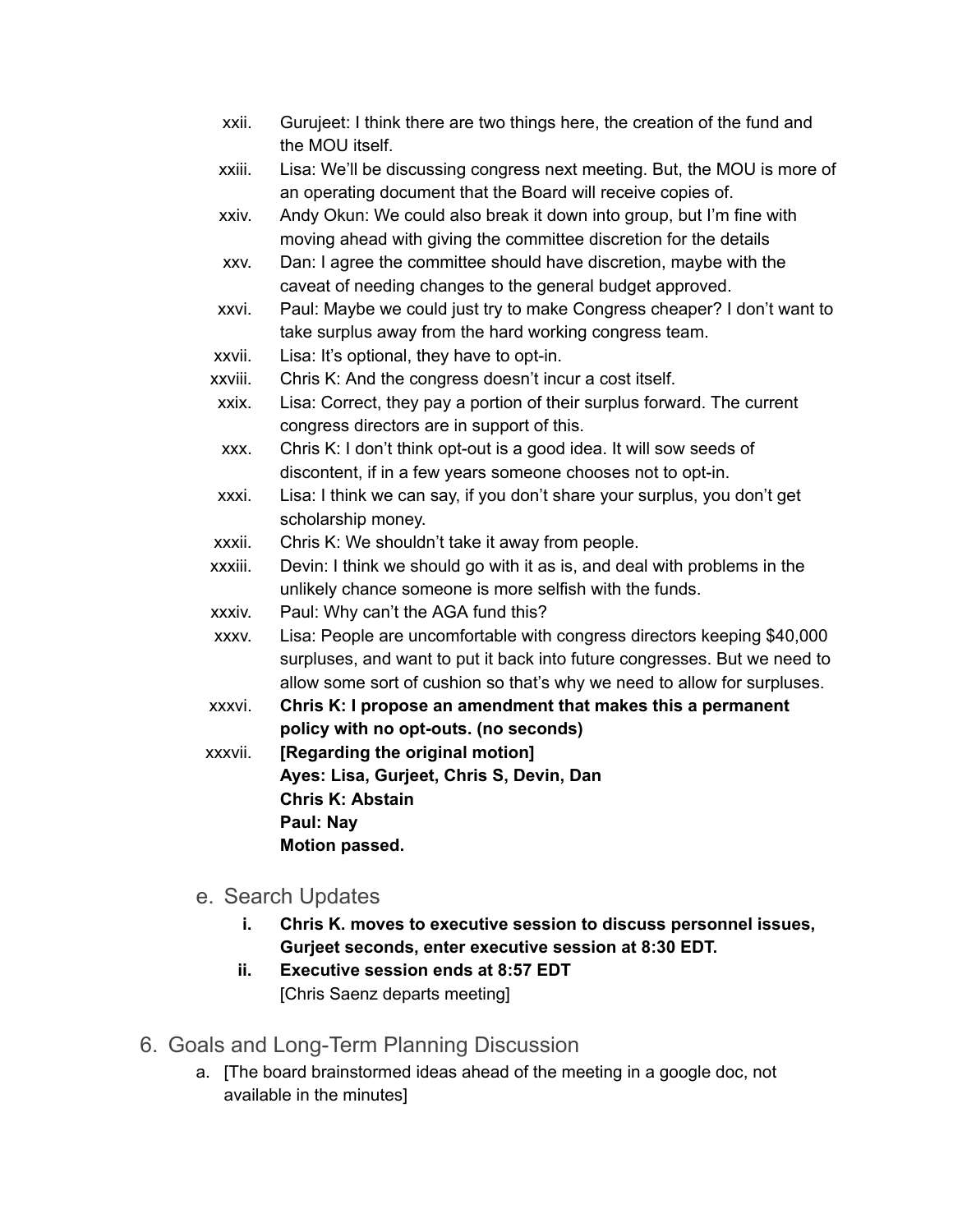- b. Desired result: focus on 1-year plan for this year, and conversation to support 5 or 10-year plan, to be solidified by the November 2020 meeting
	- i. Devin: We should wait for a larger time for the more long term plans. First we need a unified vision.
	- ii. Gurujeet: Just focusing on projects to get off our plate doesn't seem like the purpose of this discussion.
	- iii. Andy Okun: We have a general goal of becoming a more professional organization, some progress have been made in terms of working towards hiring a bookkeeper and CPA.
	- iv. [Discussion of collecting more data]
	- v. Devin: But what are our long-term goals? Is our goal to keep people happy [maybe], make money [no], increase membership [maybe] etc.
	- vi. Andy: Personally, I think we're trying to improve the community for our membership. Increasing membership could contribute to that.
	- vii. Chris k: But data analytics are important, and it's important to have access to our data.
- <span id="page-6-0"></span>**c. Proposed 1-year plan** 
	- i. Projects well underway
		- 1. Investing reserve funds
		- 2. Partially centralizing and improving the management of Congress a. Congress Survey
	- ii. Projects Started
		- 1. Change how the treasurer functions, including splitting the task among several people (discussed during the president's report)
		- 2. Hiring an executive administrator
	- iii. Projects Not Yet Started
		- 1. Redo the AGA organization chart and implement it (mentioned but to be focused on at the next meeting
		- 2. Developing 5 and 10 year plans that are about marketing and vision
			- a. Goal for this to be ready to go by Nov 2020
		- 3. Deciding how to move forward with integrating membership (transaction) management and treasurer functioning (discussed during the president's report)
		- 4. Marketing go better we have a new VP of Development (discussed during the president's report)
- d. Devin: What should the overarching goals or vision of our organization be?
	- i. Samantha: I think it's important to have *some* goal. There are many admirable paths, but we need to agree to have a working goal. Everyone has good ideas here, but structuring our efforts towards a goal is important.
	- ii. Chris K: I'd like to see Go become a popular game in the US.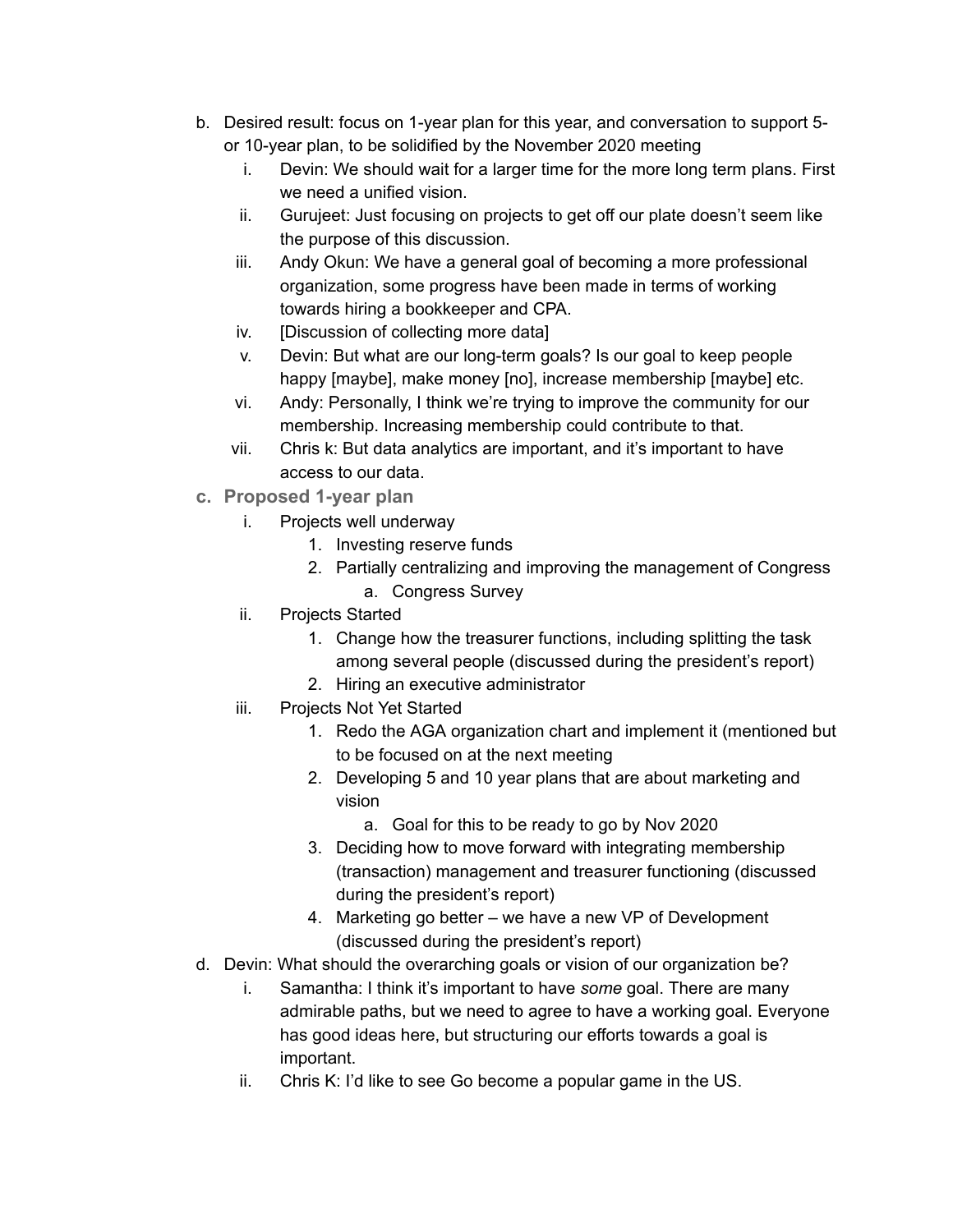- iii. Lisa: What motivates me is helping people find and enjoy the opportunity to play go.
- iv. Devin: I'd like to see Go become the most played board game in the US.
- v. Gurujeet: I think what everyone is saying, and I agree, is that we should try to become more mainstream.
- vi. Paul: I was really inspired by seeing people playing go in parks in Korea. It's everywhere. I feel like that should be what we're working towards.
- vii. Chris: Some of this is very high level. Is this not more in the role of the AGF? We have a responsibility to our membership to provide tournaments. Maybe we can activate the membership.
- viii. Andrew: I'd like more in-person rated games.
- ix. Devin: It sounds like our general goal then is to make go more mainstream while keeping our core membership happy.
- x. Devin: I think the details of implementing this are at a lower level exec issue.
- xi. Samantha: But if we want to make sure this happens, we can't keep doing what we're doing *more*. We need to do something different, like paid advertisements or feature in a movie or tv show, like hikaru no go
- xii. Andy: The issue isn't just money, it's having the people with the interest and expertise to carry out our goals. If we had millions of dollars, I don't know if we'd know how to spend it to achieve these things.
- xiii. Chris K: If someone asked me what I could do if I could do anything, I'd like go to be in all schools.
- xiv. Devin: We need to follow a stricter goal structure.
- xv. Andy Okun: What I'm hearing is that we want to prioritize getting our regular business list done and work on these larger overarching goals as a separate thing.
- xvi. Lisa: We need realistic actionable goals, though. I like the structure proposed by Devin but I'm not sure that it will produce the measurable progress we're looking for.
- e. Finalization of goals for 2020
	- i. The board approved (by voice) the above list of 2020 goals as a first step.
	- ii. The board discussed finalizing and continuing to improve on this goals document offline.

#### **f. Chris K moves to formally compliment the chair's organization and preposting of the minutes, general seconding and approval.**

<span id="page-7-0"></span>7. Adjourn

Devin moves to adjourn the meeting, Chris seconded. Meeting adjourned at 10:01pm EDT.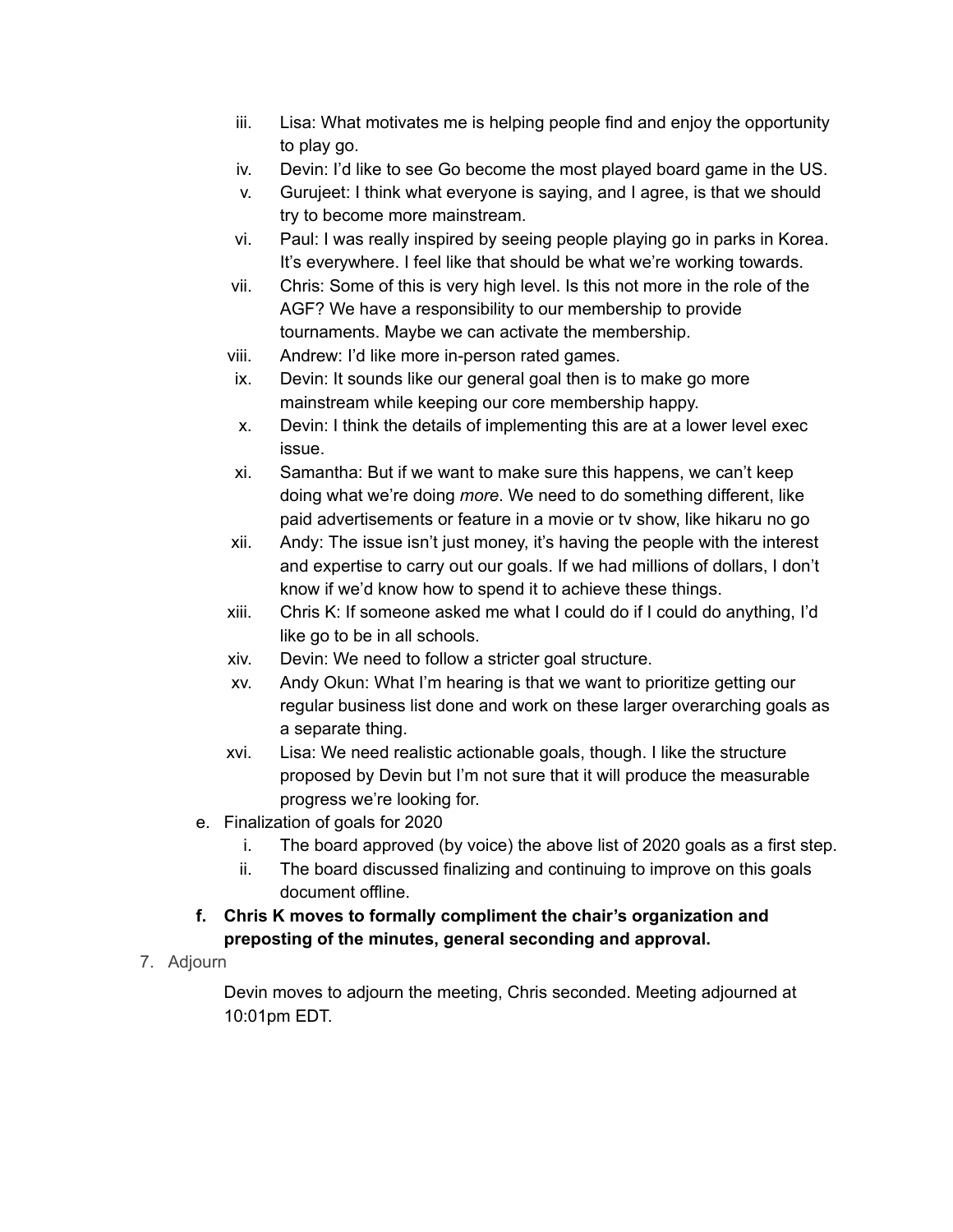## <span id="page-8-0"></span>Board Meeting Schedule for 2019-2020

| Date             | <b>Meeting</b>               | Location                                               | <b>Topics</b>                                              | <b>Written Reports</b>                                                                                                                             | <b>This Year Supplemental</b><br><b>Issues</b>                                                                                                     |
|------------------|------------------------------|--------------------------------------------------------|------------------------------------------------------------|----------------------------------------------------------------------------------------------------------------------------------------------------|----------------------------------------------------------------------------------------------------------------------------------------------------|
| Sept. 8,<br>2019 | Fall<br>Meeting              | Phone                                                  | Tournaments,<br>Games, Rules,<br>Ranks and<br>Ratings      | 1. Annual Tournament<br>Calendar<br>2. Report on Games and<br><b>Tournaments Played</b><br>3. Report on Pro Play<br>4. Minutes of Prior<br>Meeting | 1. Pair Go Rules<br>2. Pro System Restart<br>3. Proposal on Major<br><b>Tournaments and</b><br>Rewards<br>4. Proposal regarding<br>New Jersey Open |
| Nov. 17,<br>2019 | <b>Strategy</b><br>"Retreat" | Phone                                                  | Long view of the<br>organization                           | 1. Strategy Memo<br>2. Minutes of Prior<br><b>Meeting</b>                                                                                          |                                                                                                                                                    |
| Feb. 23,<br>2020 | Winter<br>Meeting            | Phone                                                  | Admin,<br>Communications,<br>Congress, Staff,<br>Education | 1. Roster of Positions<br>and Staff<br>2. Reappointments List<br>3. Minutes of Prior<br>Meeting                                                    | 1. Teacher Program                                                                                                                                 |
| May 17,<br>2020  | Spring<br>Meeting            | Phone                                                  | Budget,<br>Investments,<br>International<br><b>Affairs</b> | 1. Preliminary financials<br>2. Investment report<br>3. Budget<br>4. Report of the VP of IR<br>5. Minutes of Prior<br>Meeting                      | 1. Proposed reworking<br>of membership<br>categories, as noticed<br>in 2019 Chapter<br><b>Assembly Meeting</b>                                     |
| Aug. 7,<br>2020  | Congress<br>Meeting          | YMCA of<br>the<br>Rockies,<br><b>Estes</b><br>Park, CO | <b>Financial Position,</b><br>Membership                   | 1. Annual Financial<br>Report<br>2. Annual Report of the<br>organization<br>3. Report on<br>Membership<br>4. Minutes of Prior<br>Meeting           |                                                                                                                                                    |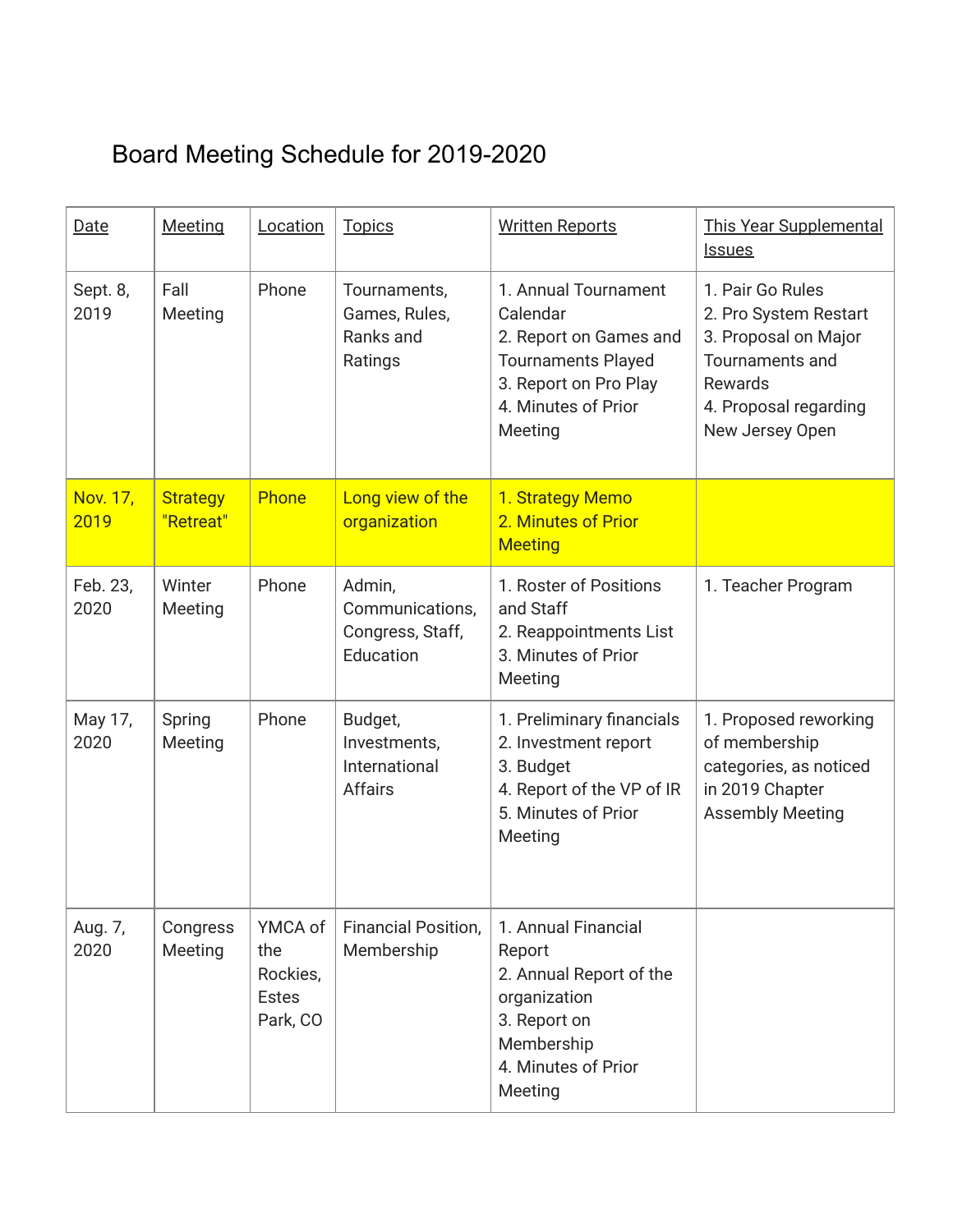| Aug. 8, | Chapter  | YMCA of      | Congress,                 | 1. Annual Financial     |  |
|---------|----------|--------------|---------------------------|-------------------------|--|
| 2020    | Assembly | the          | <b>Chapter Relations,</b> | Report                  |  |
|         | Meeting  | Rockies,     | General                   | 2. Annual Report of the |  |
|         |          | <b>Estes</b> | <b>Discussion</b>         | organization            |  |
|         |          | Park, CO     |                           | 3. Chapter Membership   |  |
|         |          |              |                           | and Rewards             |  |
|         |          |              |                           | 4. Prior Year's Chapter |  |
|         |          |              |                           | <b>Assembly Minutes</b> |  |
|         |          |              |                           |                         |  |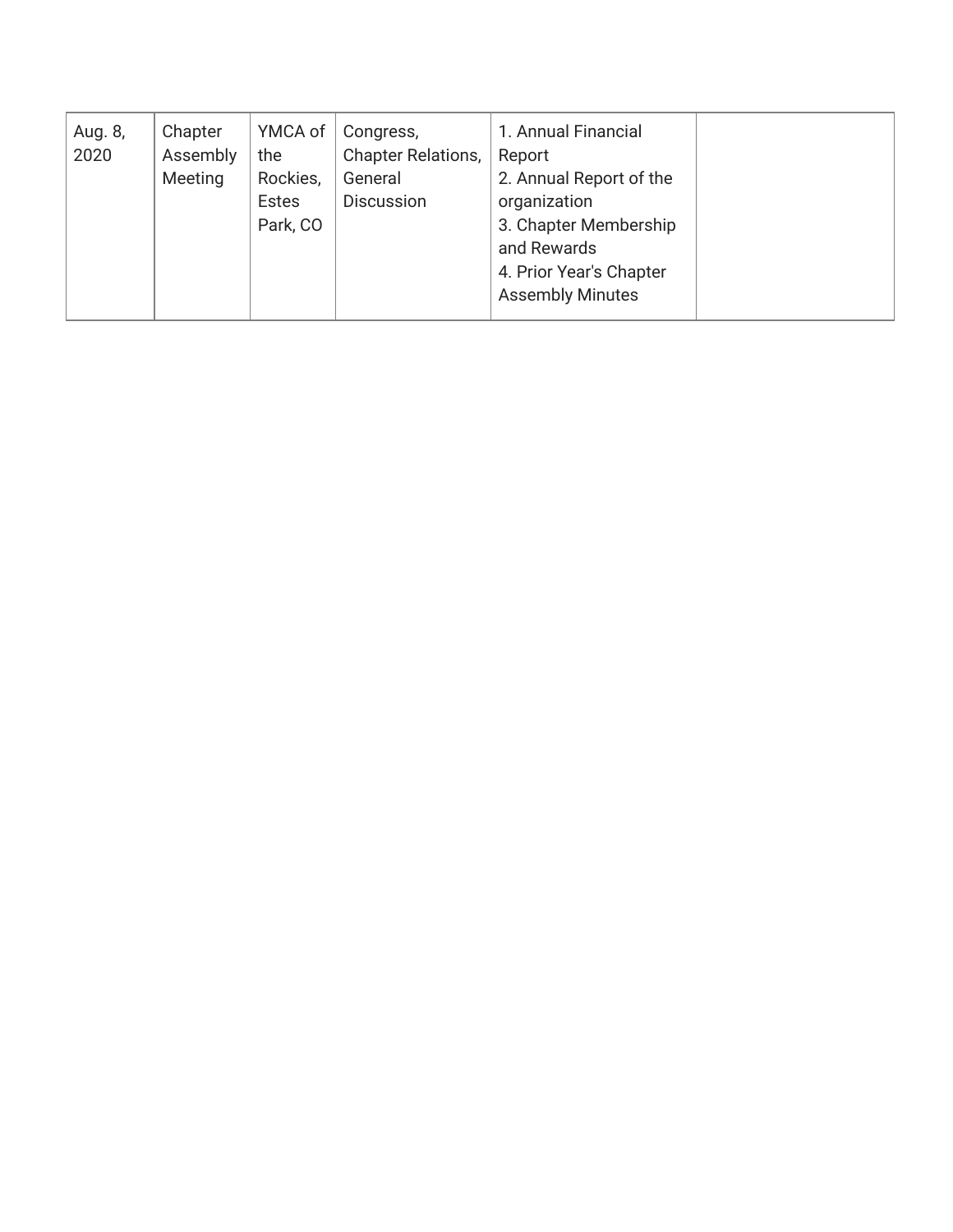# Appendix: Documentation

### <span id="page-10-1"></span><span id="page-10-0"></span>Proposal: Conditions for the AGA to Financially Support Local **Tournaments**

Committee: Chris Kirschner, Devin Fraze, Dan Ritter

#### <span id="page-10-2"></span>Proposal

That the AGA provide a limited amount of financial support for the development and maintenance of tournaments.

<span id="page-10-3"></span>Goals for proposal:

- 1. Define requirements for any AGA Chapter to request tournament funding support from the AGA.
- 2. Formalize process for reviewing those requests
- 3. Specify a budget
- 4. Specify the basis on how that budget will be distributed
- 5. Increase attendance at tournaments measure with an increase in games played

#### <span id="page-10-4"></span>Process for Application

- 1. Application Submitted following Framework
	- a. [Framework](#page-11-0) for form
	- b. [Requirements](#page-11-2)
	- c. Criteria for [funding](#page-12-0)
- 2. Coordinator Review
	- a. Coordinator to be chosen by AGA president.
		- i. Usually it is the person who developed the program.
		- ii. Devin Fraze is the likely person with Chris Kirchner/Andy Okun as the secondary option should their be a conflict of interest
	- b. Funding is decided by the coordinator
	- c. Budget of \$5,000 per year
		- i. \$2,000 currently earmarked for the New Jersey Open
- 3. Response
	- a. If approved
		- i. applicant is notified
		- ii. treasurer sends check prior to the event
	- b. If not approved:
		- i. Coordinator gives feedback on why to either cure the issue
		- ii. or notify applicant that the AGA isn't able to fund them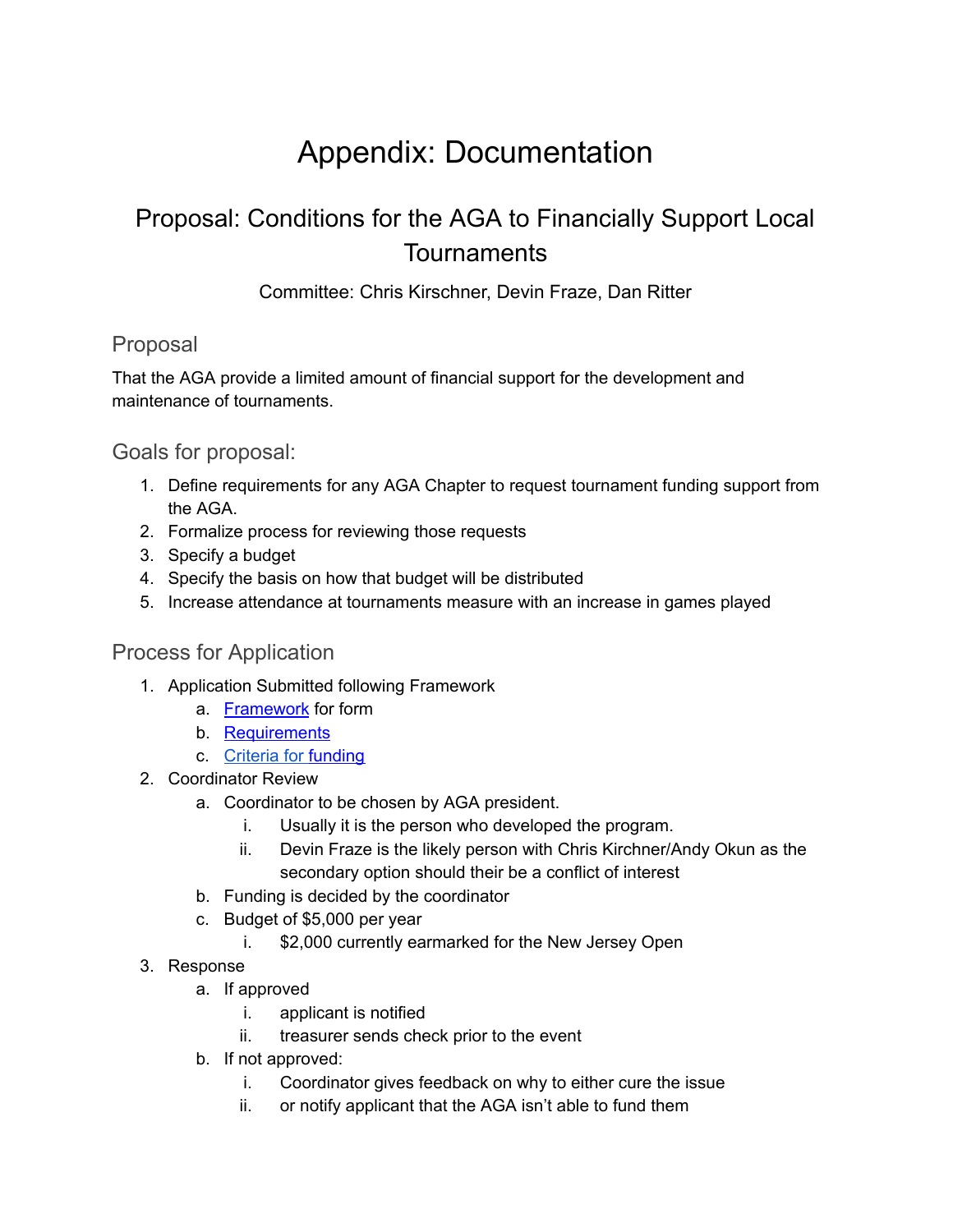- 4. Measuring success of program
	- a. Check how well we improved the areas of criteria for funding
	- b. Check % increase of membership in the area
	- c. Further Research enabled by this
		- i. Do prizes offered increase strong player participation?
		- ii. Does having strong players in a tournament attract weaker players?
	- d. Other

#### <span id="page-11-0"></span>Application Framework

<span id="page-11-1"></span>Areas of Inquiry Name of organizer And contact info Name of TD And contact info Name of Chapter (Collected to ensure that they are a current AGA Chapter, also to know what area the tournament is in) And contact info of chapter History of tournament (We do not want to fund startups) How long has it been done regularly What is the attendance in the past

Anticipated budget (in specified format)

(We see this as an important indicator of organizational capability.)

Expected revenues Expected expenses Expected cost of prizes

Tournament structure

Rounds **Sections** Open, dan, sdk, ssk, 13x13, 9x9 Prizes Time limits State championship?

<span id="page-11-2"></span>Requirements

- 1. Active AGA Chapter
- 2. Previous tournament (maybe small stipend for first tournament) (Also taking into account change of chapter name/ leadership)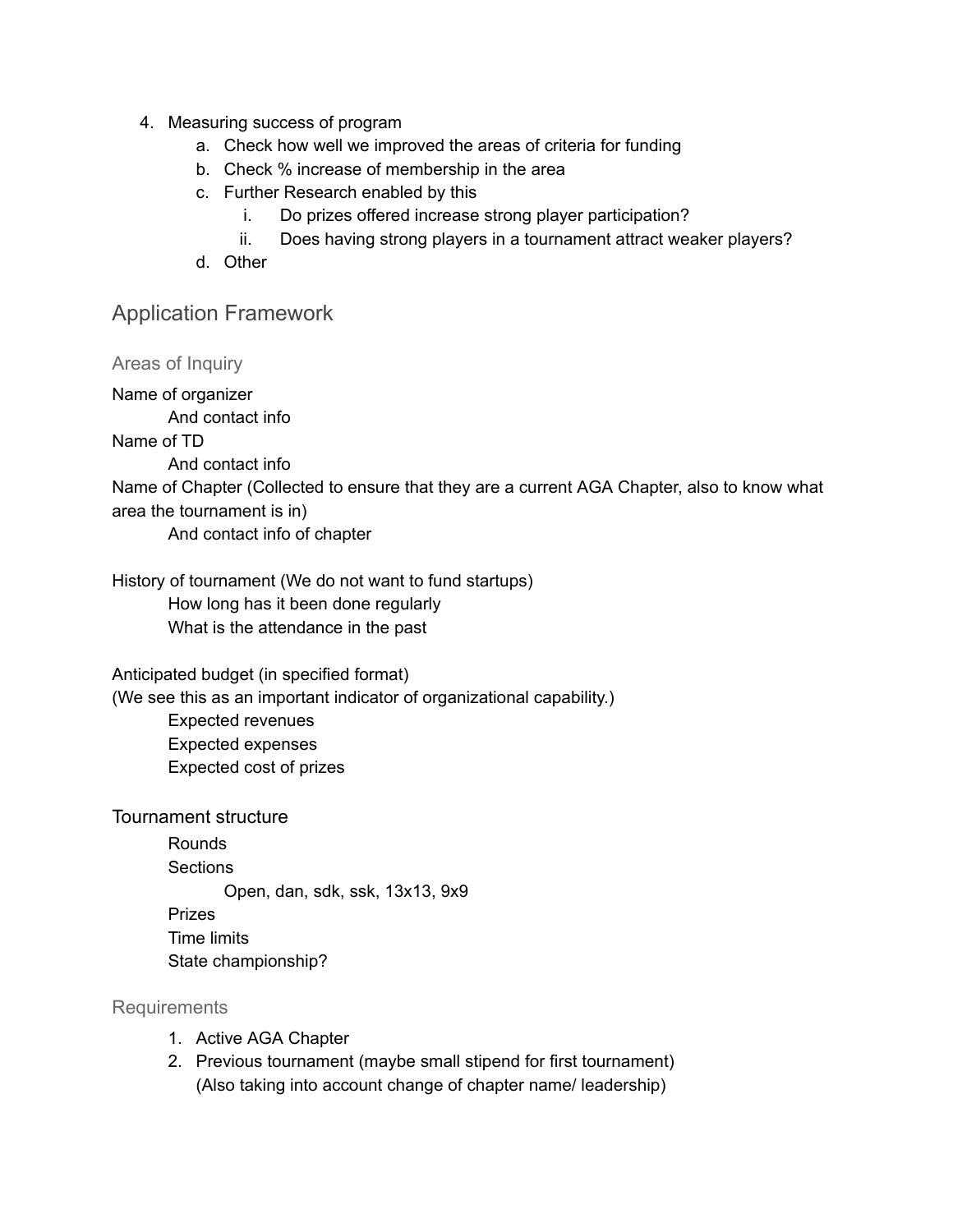- 3. Tournament has to have entry fee (encourage community commitment and "buy-in")
- 4. Tournament has to be AGA rated

<span id="page-12-0"></span>Criteria for calculating the amount of support to be provided

- 1. Number of participants in prior years
- 2. Size of local population of AGA members in prior n years
- 3. Qualifier for other events (eg. state championship)
- 4. Chapter outreach efforts (measured by chapter rewards system)
- 5. Additional criteria optional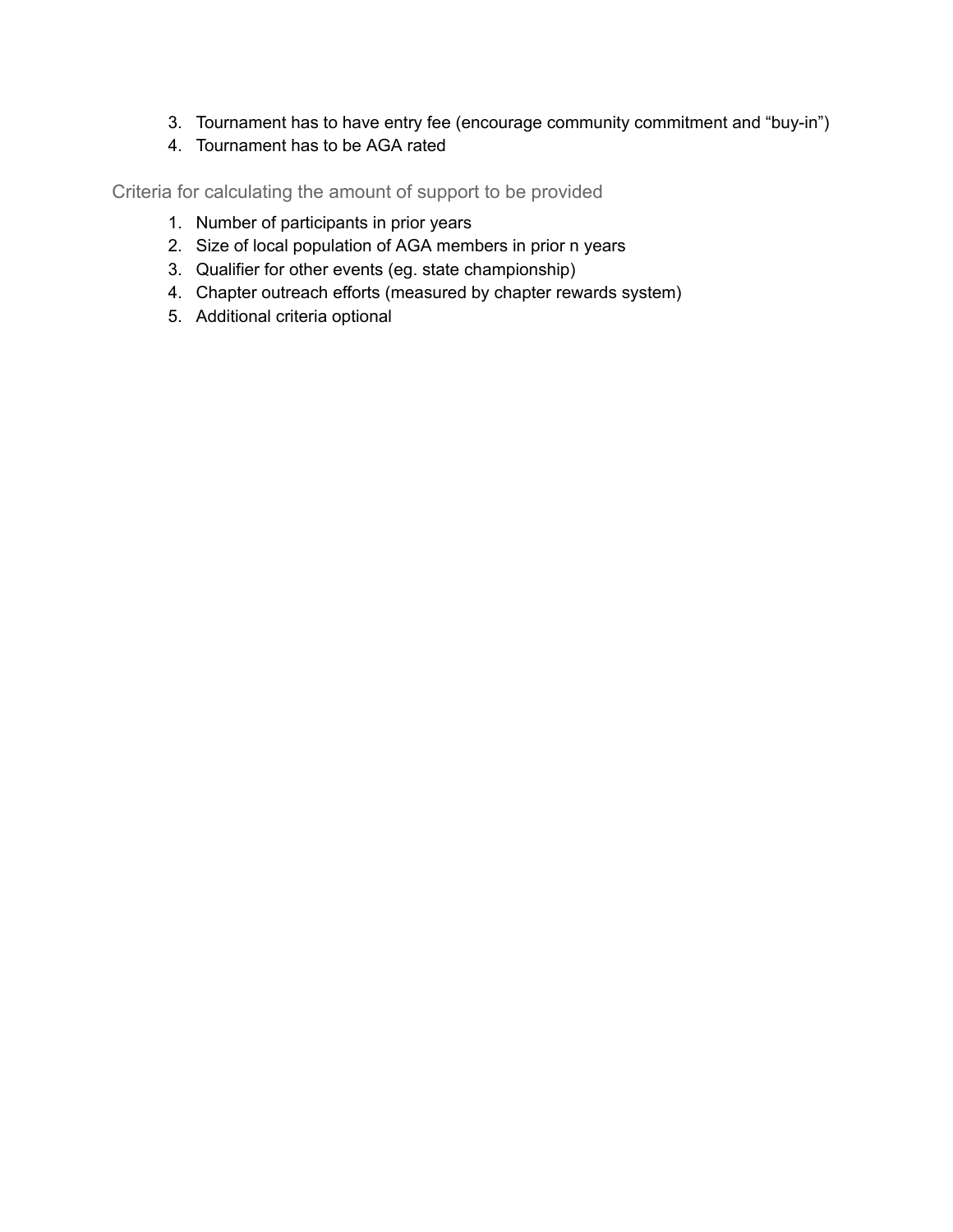### <span id="page-13-0"></span>Proposal for the Creation of a Congress Scholarship Fund

The appendix has been removed from this version of the proposal

#### <span id="page-13-1"></span>Proposal Narrative

The US Go Congress has a complicated and variable financial structure, which has changed substantially since 2007. Since the introduction of clearly articulated stipends for professionals at the Lacaster congress in 2007, supporting our professionals has become a larger and larger portion of our congress costs, while simultaneously most other expenses have also become fixed. **In essence, this means that once the Congress's break-even point is met, the overwhelming percentage of additional revenue is surplus**. *For more information about the* Financials of the US Go Congress, *please see the appendix below.*

This has led to consistently large surpluses from Congresses, which are out of line with the membership's general feeling that the congress is too expensive. (For some examples of public discussion of the expense of the US Go Congress, see USGO [Congress](https://lifein19x19.com/viewtopic.php?f=9&t=16834) Costs in 2020 on Life in [19x19](https://lifein19x19.com/viewtopic.php?f=9&t=16834), First Time Going to US Go [Congress](https://www.reddit.com/r/baduk/comments/bmrb1j/first_time_going_to_us_go_congress/) on Reddit, and the [comments](https://www.facebook.com/groups/go.igo.weiqi.baduk/permalink/10157615522651514/) following David Bogie's August 7 post to Go (Baduk, Weiqi) Players on [Facebook](https://www.facebook.com/groups/go.igo.weiqi.baduk/permalink/10157615522651514/), responding to the referenced L19 discussion.) One way to address this issue is to put more of the funds contributed by those who can pay into subsidies for those who cannot.

This proposal argues for the creation of a Congress Scholarship fund, which would be maintained from the proceeds of the US Go Congress, with or without seed money from the AGA's coffers, or a portion of the Congress surplus that is allocated to the AGA each year. This fund may also be augmented by donations from the membership, as was discussed during the Future Congresses meeting at the 2019 US Go Congress. *For more information about* Ideas to Facilitate US Go Congress Attendance by the Average Go Player*, for whom price may be an overwhelming concern, see the appendix below.*

The goal would be to create categories of attendee – without recourse to means testing – who would qualify for a congress scholarship due to demographic circumstances such as age and student status. We should also consider (if and only if appropriate staffing can be secured to manage the fund) scholarships for those who have made significant contributions to the go community in the recent past (for example, the calendar year preceding the congress), through activities such as teaching, mentoring, tournament coordination, etc.

The AGF provides substantial support for youth, particularly strong youth, but also youth who have participated in specific tournaments and scholarship competitions. For this reason, the current iteration of this proposal is oriented towards helping adults for whom attendance at the US Go Congress would require a substantial portion of their income. This fund is intended to be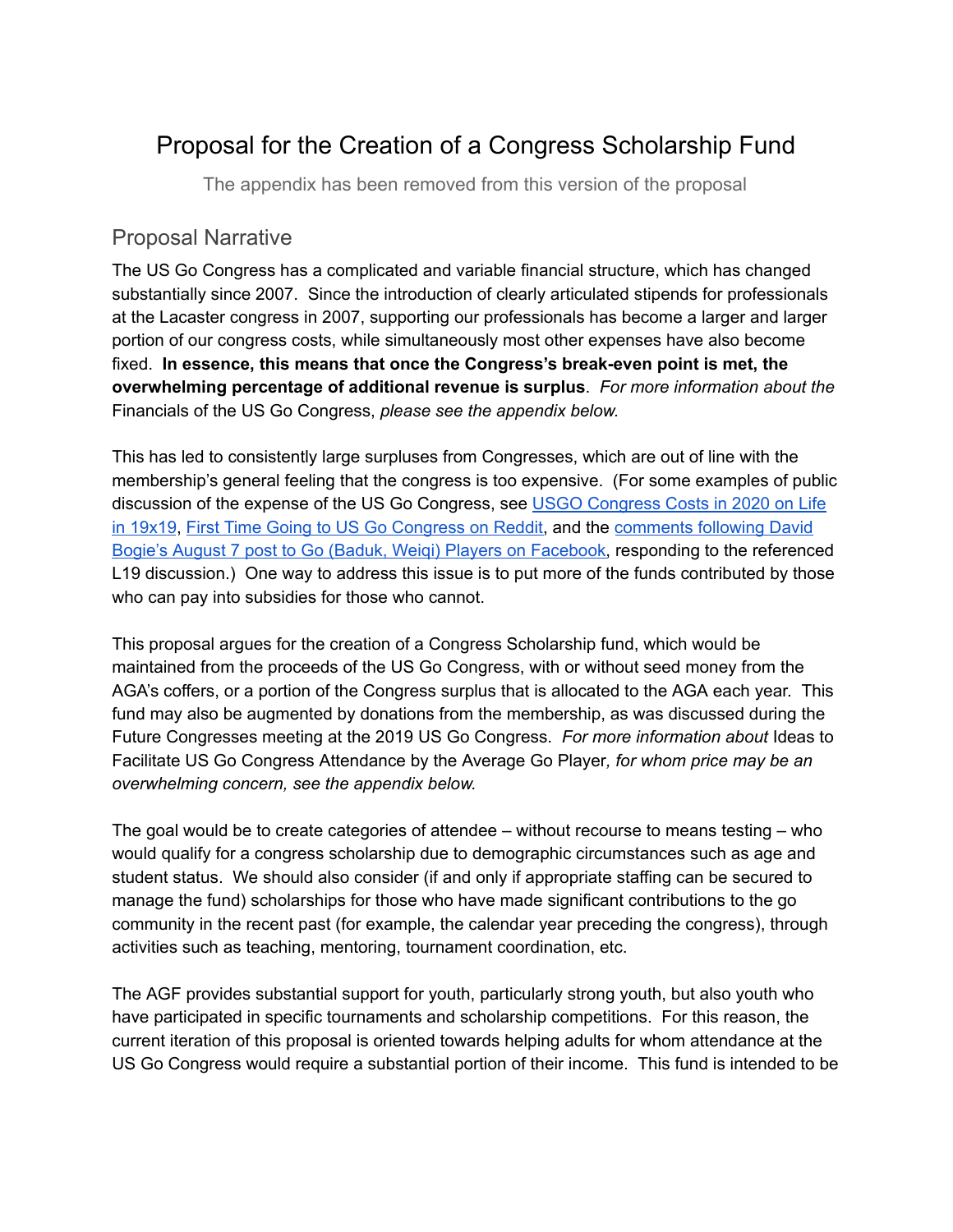a living thing, however, so its focus could and should change over time, as the needs of the membership change.

Below, I have compiled some of the potential ways that the Scholarship Fund could be funded:

- 50% of the Congress surplus over \$10,000 (if agreed to by the Congress Directors for a given year). *For the specific proposal with regards to funding from the Congress surplus, please see the optional* Addendum to the Memorandum of Agreement *in the appendix below*. The 2020 USGC Directors have expressed their approval of the proposal.
- Funds donated for the purpose by Congress attendees when they register for the US Go Congress. *For the origin of this proposal, see* Ideas to Facilitate US Go Congress Attendance by the Average Go Player *in the appendix below*.
- Additional funds from the AGA portion of the Congress surplus.
- Additional funds from the AGA reserves.

Below, I have suggested some potential uses to which these funds can be put, although I think that some of funds should be reserved for new proposals that may appear each year.

- Supporting US Go Congress attendance by young adults age 18-26.
	- This age group is often considered as separate from older adults in Europe, and there is substantial support for considering the specific financial needs of this population, who have all come of age since the Great Recession (and whose lifetime earning potential is therefore greatly hindered – for more on this, see for example this article from [Bankrate](https://www.bankrate.com/personal-finance/millennials-earning/) – look at the data, not the conclusion that you should use financial products – and this one from [CNBC](https://www.cnbc.com/2019/01/11/millennials-households-earn-more-money-than-ever-heres-the-problem.html)).
- Supporting US Go Congress attendance by students of all ages (with documentation of current enrollment, current idea card, etc.).
- Supporting teachers (K-12 and Go teachers), particularly if they bring student groups. This may coincide with the soon-to-be-implemented Congress Tour Group Policy that was composed by Chris Kirschner, Andy Okun, and Lisa Scott in 2016, with revisions in 2019. *For the* Congress Tour Group Policy*, presently still a draft, see the appendix below.*
- Supporting US Go Congress attendance by retired folks, or folks over a certain age (perhaps 70).
- Subsidizing housing costs at expensive venues.
- Subsidizing group ground transportation from designated locations.